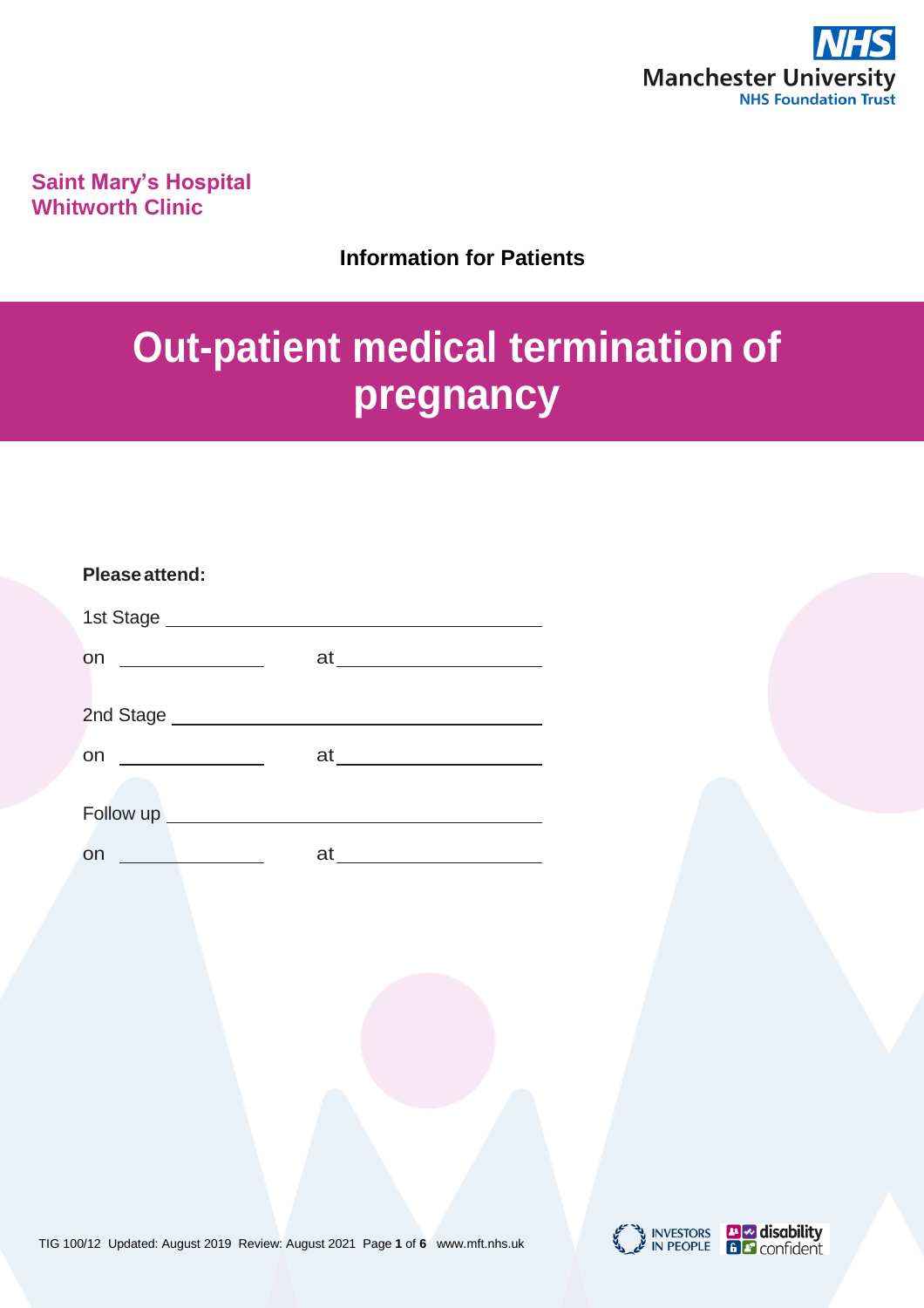

This leaflet aims to give you information regarding an out-patient medical termination of pregnancy. It is intended only as a guide and there will be an opportunity for you to talk to your nurse and doctor about your care and treatment to help you through this time.

If you feel the need to discuss your decision or explore your thoughts and feelings before or after the termination, please access our counselling service. You can make an appointment on (0161) 276 6283 (8.30 am - 4.30 pm; answerphone available out of hours) or ask a member of staff.

The service is confidential, however, if we feel that you or another person may be at risk of harm, we may need to share the information with other professionals. We would always discuss this with you.

Please let your nurse know if you do not want your GP to be contacted.

An out-patient medical termination is a two stage procedure with a follow-up appointment post- treatment.

The treatment is safe and suitable for most women, but please tell the doctor or nurse if you have any medical conditions

## **First appointment - 1st Stage**

The first appointment will be held at the clinic or ward and will last approximately half an hour. You will be given a tablet called Mifepristone. This will block the hormone progesterone which is necessary for a pregnancy to continue, it prepares the uterus (womb) for the next stage of the procedure. After this you will return home for 36-48 hours.

## **Are there any side effects?**

After taking the first tablet, you may experience the following:

• Feeling faint or a little nauseous.

**If you vomit within two hours of taking the Mifepristone it is important that you contact the hospital and speak to a nurse. You may need to return and take another tablet.**

- Headaches and skin rashes may occur.
- Slight dizziness or feeling feverish.
- You may experience cramp-like period pains. If necessary, take paracetamol and/or codeine to help with the pain (you must NOT take pain relief that contains Aspirin or Ibuprofen).

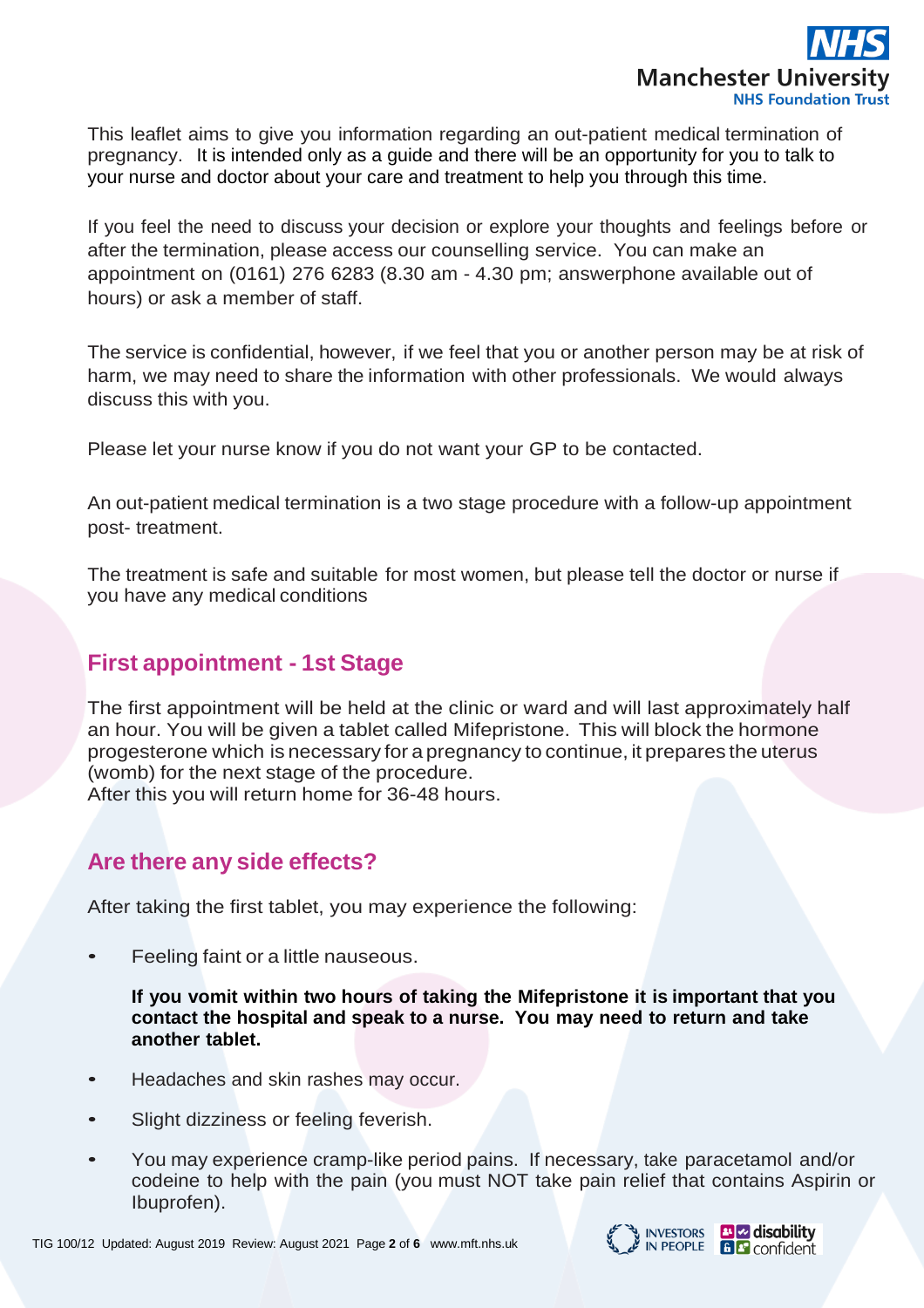

• Bleeding. In rare cases, miscarriage may occur before the second stage of the treatment.

#### **Even if you have experienced some bleeding, it is important that you attend the hospital for the second stage of the treatment. We cannot be sure you have passed the pregnancy tissue and will need to continue with your treatment.**

At home you may carry on with your normal activities. If you areconcernedabout your physical symptoms,inparticular pain or heavy bleeding, then please contact the clinic or ward.

After your first visit, you will be asked to return to the clinic (usually between 36 and 48 hours later) for the second part of the treatment.

## **Second appointment – 2nd Stage**

The second appointment will be held at the clinic and will last approximately 30 minutes  $-1$ hour.

A nurse will discuss with you any symptoms that you may have experienced since your first appointment. If all has been well, your treatment will continue.

There is a waiting room for relatives and friends to stay during this visit.

You are advised to eat breakfast before your visit. Misoprostol tablets will be given to you vaginally, this will enable your uterus to contract and your cervix to open to allow the pregnancy to be passed. This can be quite upsetting and there is a possibility that you could see the pregnancy tissue or fetus. We will do everything possible to help you through this experience and the nurse will discuss what will happen with you.

During the treatment, some women have very heavy bleeding and quite a lot of pain, whilst others have very little bleeding and mild pain.

If needed you should at this time take pain relief which will have been discussed in consultation with your nurse. Please ensure these medications are taken according to the manufacturers guidelines and do not exceed the stated dose.

You should arrange for someone to take you home from the clinic and stay with you at home during the treatment and overnight.

The pregnancy usually passes in 4 - 6 hours following the insertion of the tablets. In some cases this may happen earlier or later.





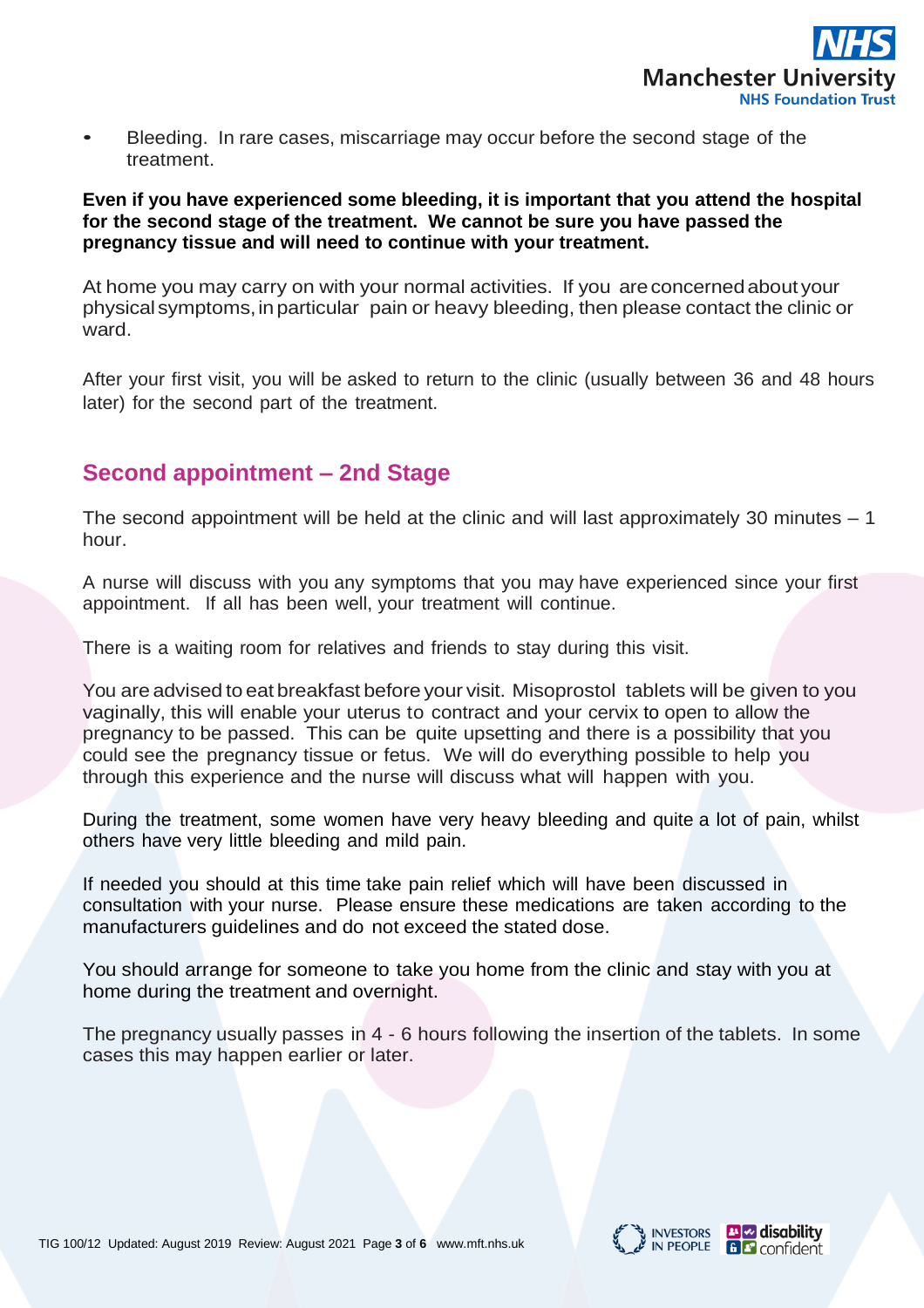

## **What can I expect at home following treatment?**

You may bleed heavily following the second visit, usually for 2 - 3 days, and you may even pass some large clots and tissue at this time. This is quite normal. After this time, the bleeding will reduce but you could bleed on and off for up to 3 - 4 weeks following the procedure.

You can take your normal pain relief (they must not contain aspirin) to relieve any discomfort, for example, ibuprofen, paracetamol or codeine. Please ensure these are taken according to the manufacturers guidance and do not exceed the stated dose.

Period type pains may continue for up to 1 week. A hot water bottle may be helpful to ease any period type cramps.

Whilst at home you may also experience the following:

- Nausea or vomiting.
- Feeling dizzy.
- Temporary hot flushes.
- Diarrhoea.
- High temperature.

If you have any concerns regarding bleeding or pain or feel you cannot manage them at home, you must contact the clinic, ward or GP for further advice.

# **Follow up**

You will be given an appointment for a blood pregnancy test approximately 2 weeks after your treatment.

It is important that you attend this appointment to confirm that the treatment has worked.

Sometimes it may also be necessary for you to have a scan.

# **Aftercare**

#### • **Bleeding**

You may have some bleeding, on and off for up to 3 - 4 weeks.

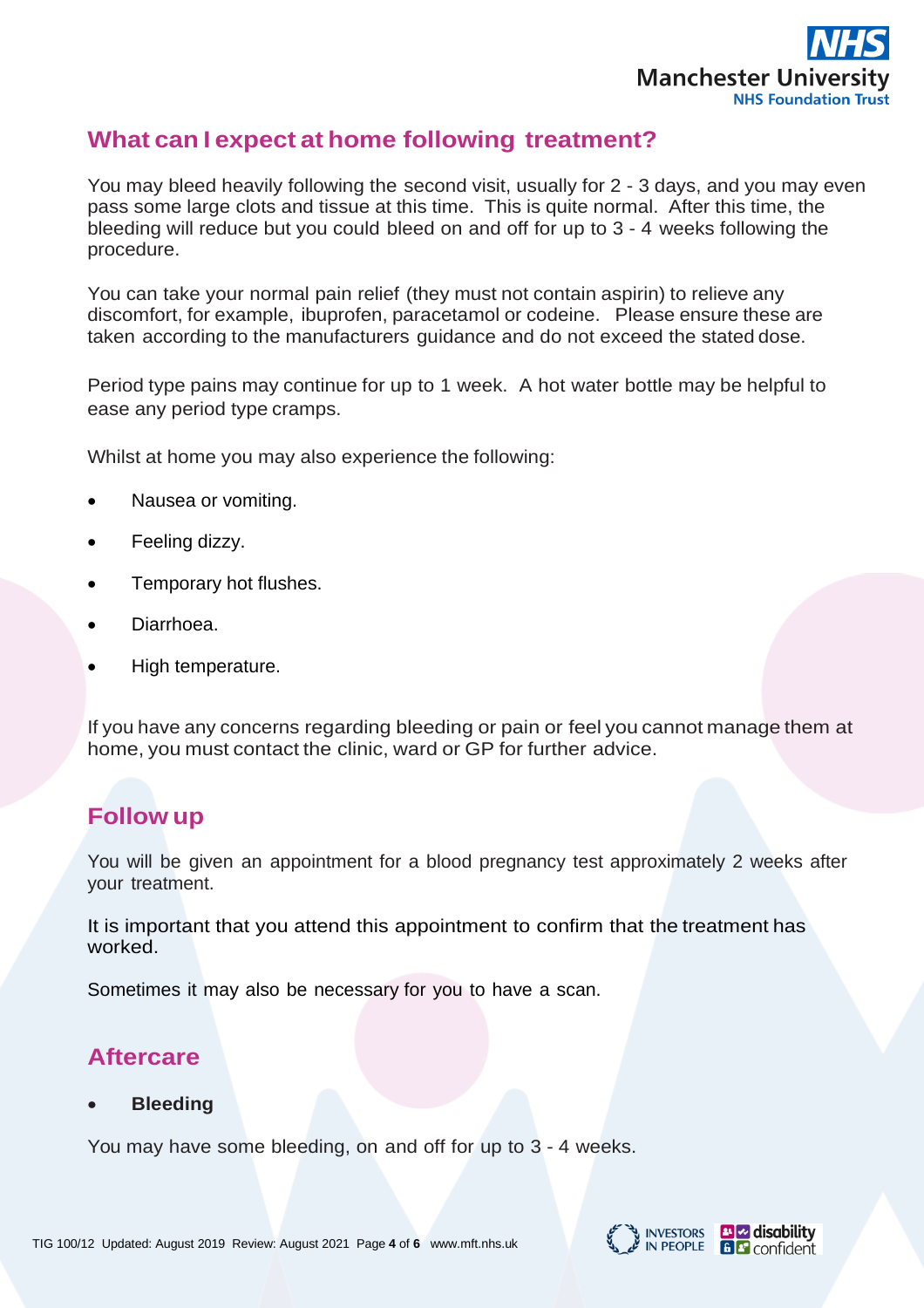

Please use sanitary towels and not tampons during this time to avoid the risk of infection. Please also refrain from swimming activities until your bleeding has stopped to further reduce your infection risk.

Your next period may occur 3 - 8 weeks after the termination and it may be heavier than normal (this will depend on which method of contraception you choose).

#### **It is important to contact the Clinic, Ward or your GP if you have continuous bleeding, heavy bleeding, are passing clots, have pain or smelly discharge.**

#### • **Contraception**

You can get pregnant straight away! You must use a reliable method of contraception before you choose to have sex again. If you haven't already decided, we can help you choose the method that is best for you.

#### • **Sex**

You may resume sex when the bleeding has stopped (to help prevent infection) and you feel ready in yourself and have adequate and reliable contraception.

#### • **Feelings**

It is normal to feel a range of emotions after a termination. For example, you (or your partner) may feel relieved, sad, numb, confused or angry. It is common to feel 'up and down'. Some people feel a sense of loss after a termination, even if they were sure about their decision. This does not necessarily mean that the decision was wrong, just a difficult decision to make. However, some people can feel relieved and unburdened.

A counselling service is available to all patients, both before and after a termination. If you need to talk to someone or have any questions or worries, please contact us at the Whitworth Clinic.